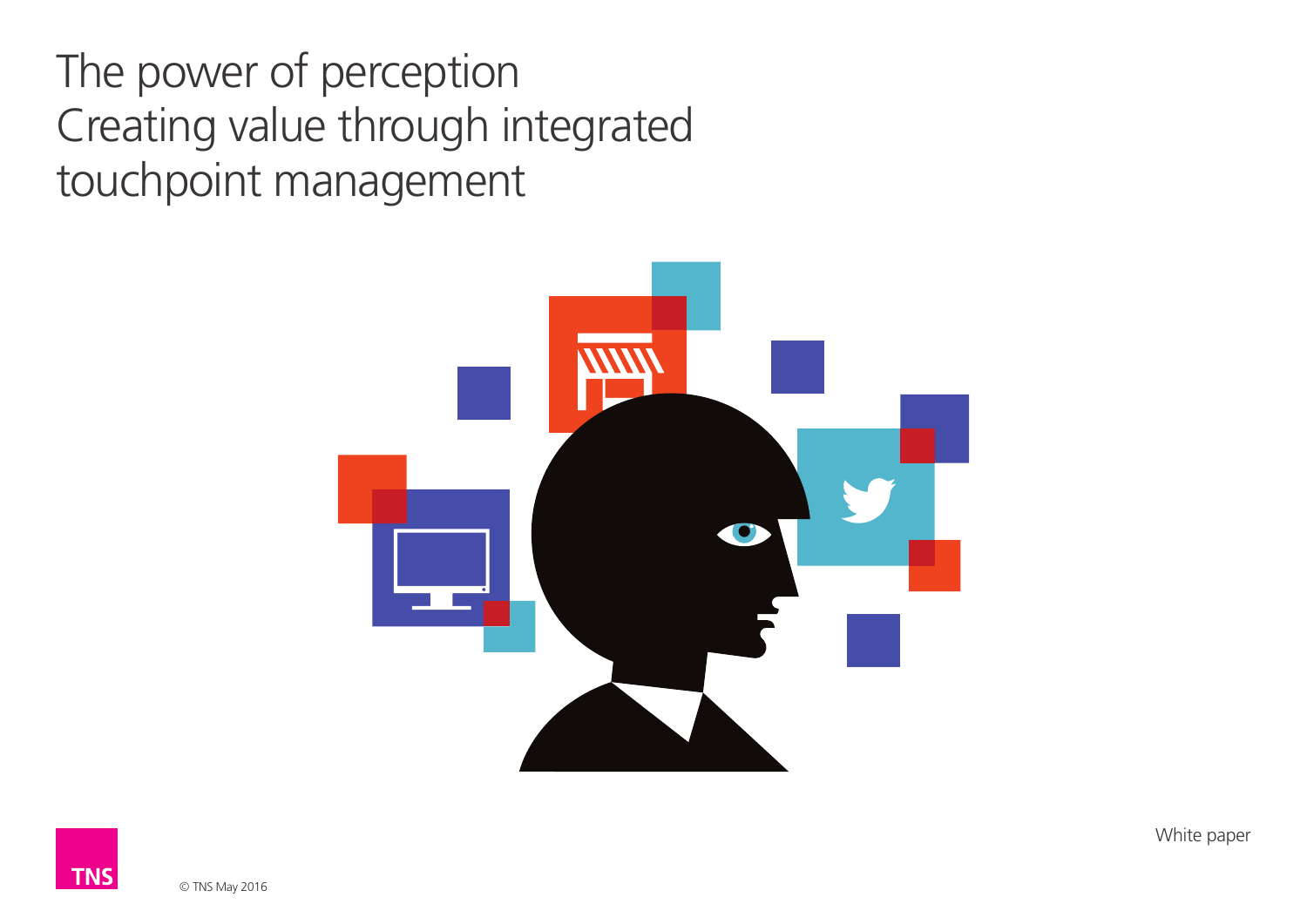#### **Contents**

| Touchpoint management challenges today                           | Page 03 | Case study: Automotive, Germany | Page 17 |
|------------------------------------------------------------------|---------|---------------------------------|---------|
| Understanding the impact of<br>touchpoint experiences            | Page 04 |                                 |         |
| Integrated touchpoint modelling                                  | Page 08 | Key learnings                   | Page 19 |
|                                                                  |         |                                 |         |
| Devising a modern research approach                              | Page 11 | In summary                      | Page 19 |
| Measurement: shorter, individual and<br>implicit surveys         | Page 12 |                                 |         |
| Modelling: decision-making heuristics<br>at the individual level | Page 14 |                                 |         |

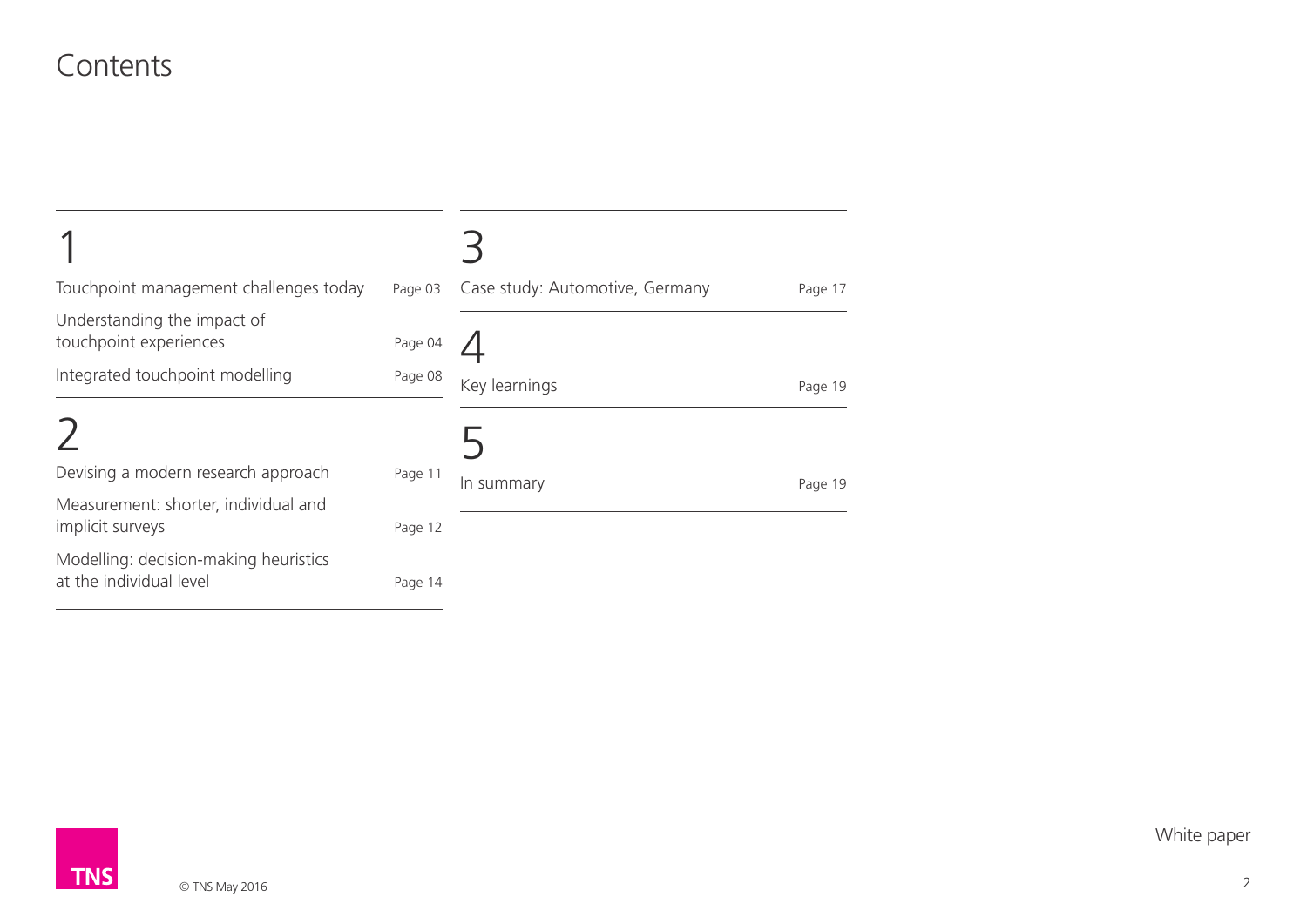#### 1 Touchpoint management challenges today

In a survey of over 100 managers across a range of sectors, 95% agreed that professional touchpoint management was becoming increasingly important for businesses - yet only 7% felt they had a satisfactory approach (Esch/Kochann, 2013). This chimes with the findings of many other surveys that we at TNS have conducted over recent years.

To help close this gap, we collaborated with university researchers and clients to develop an innovative approach to integrated touchpoint management that incorporates recent behavioural economics findings.

In this white paper we:

- provide an overview of the challenges companies face **(section 1)**
- identify the key issues and outline our research approach **(section 2)**
- highlight the benefits of our approach with a case study **(section 3)**
- summarise our key learnings (section 4)

#### About the author



**Dr. Niels Neudecker** Head of Connect Excellence Centre

As Director of Brand & Communications for TNS in Munich, Niels specialises in brand

touchpoint management and leads the development of our offer in this area (Connect solution) as well as providing consultancy for clients and TNS.

Before joining TNS he was Senior Manager for Insights & Consulting with GfK SE in Nuremberg.

Niels has a doctoral degree for his research on brand communication from the European Business School and University of Giessen.

He has authored various publications and conference talks, e.g. Psychology & Marketing, Marketing Review St. Gallen, European Marketing Academy Conference and International Conference for Research in Advertising.

**niels.neudecker@tns-infratest.com**

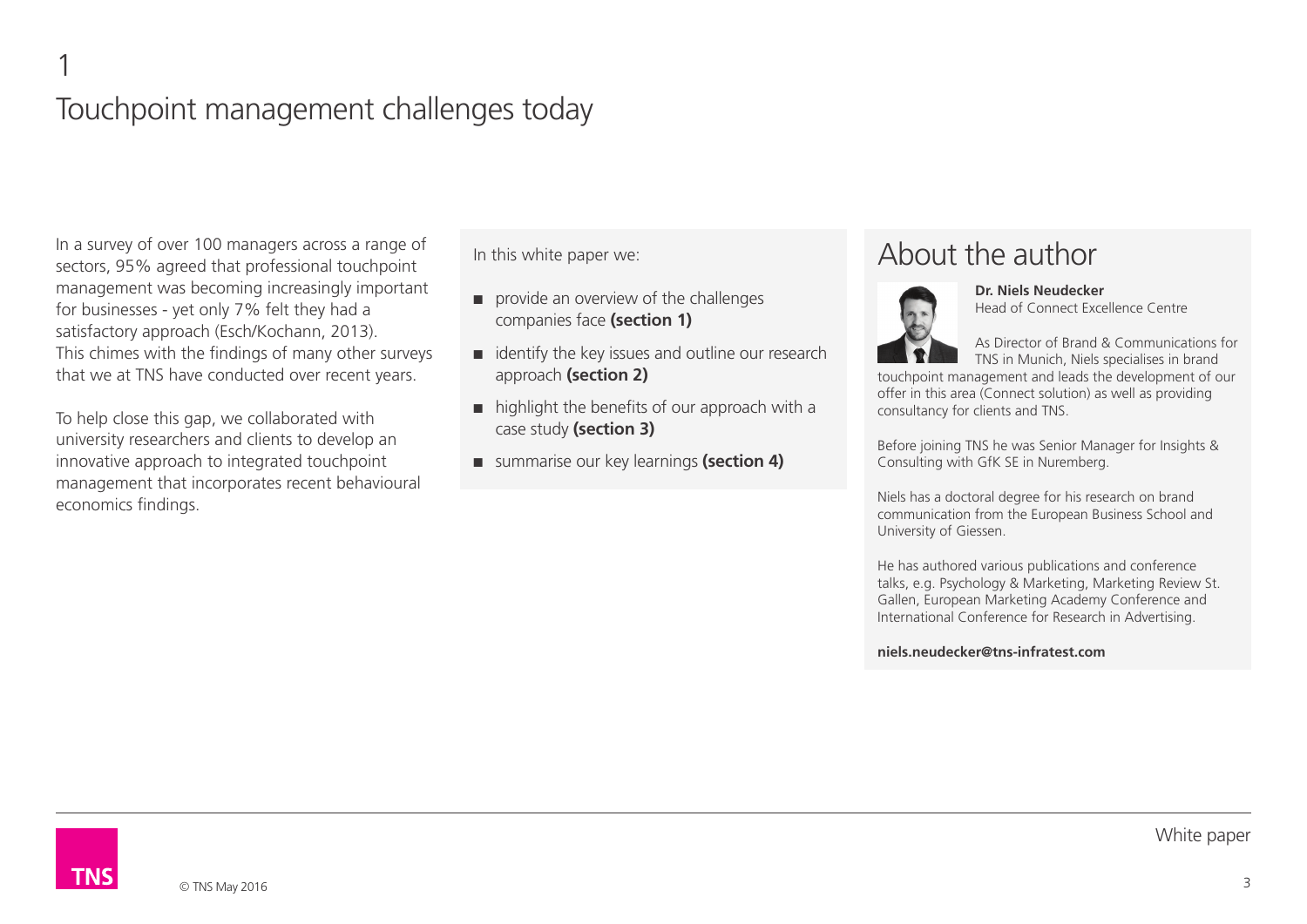#### 1.1

## Understanding the impact of touchpoint experiences

"By 2020, advertising will shift from being an additive element to being an invisible, inspirational, and indispensable part of product and service experience."

Karl Isaac, Head of Brand Strategy and Innovation, Adobe, 2014

Today businesses have an almost infinite number of ways of engaging with consumers. These points of contact, widely known as **'touchpoints'**, have grown rapidly over recent years as a result of the near-ubiquity of the internet and smartphones. Many consumers are online 24/7, potentially making them permanently available to receive brand messages.

Every brand manager is concerned about their brand presence on search engines, comparison sites and social media, and many businesses are paying more attention than ever to touchpoints beyond traditional advertising channels.

While the importance of digital touchpoints is rapidly growing, tangible touchpoints still play an essential role. For example, one study we conducted in 2015 showed that in the food retail sector, customer magazines are particularly important for building brand equity. In contrast, when buying coffee, consumers attach more weight to their own experience of the product and TV advertisements and the greatest influence on brand perceptions for car buyers is seeing a manufacturer's car on the road and test reports.



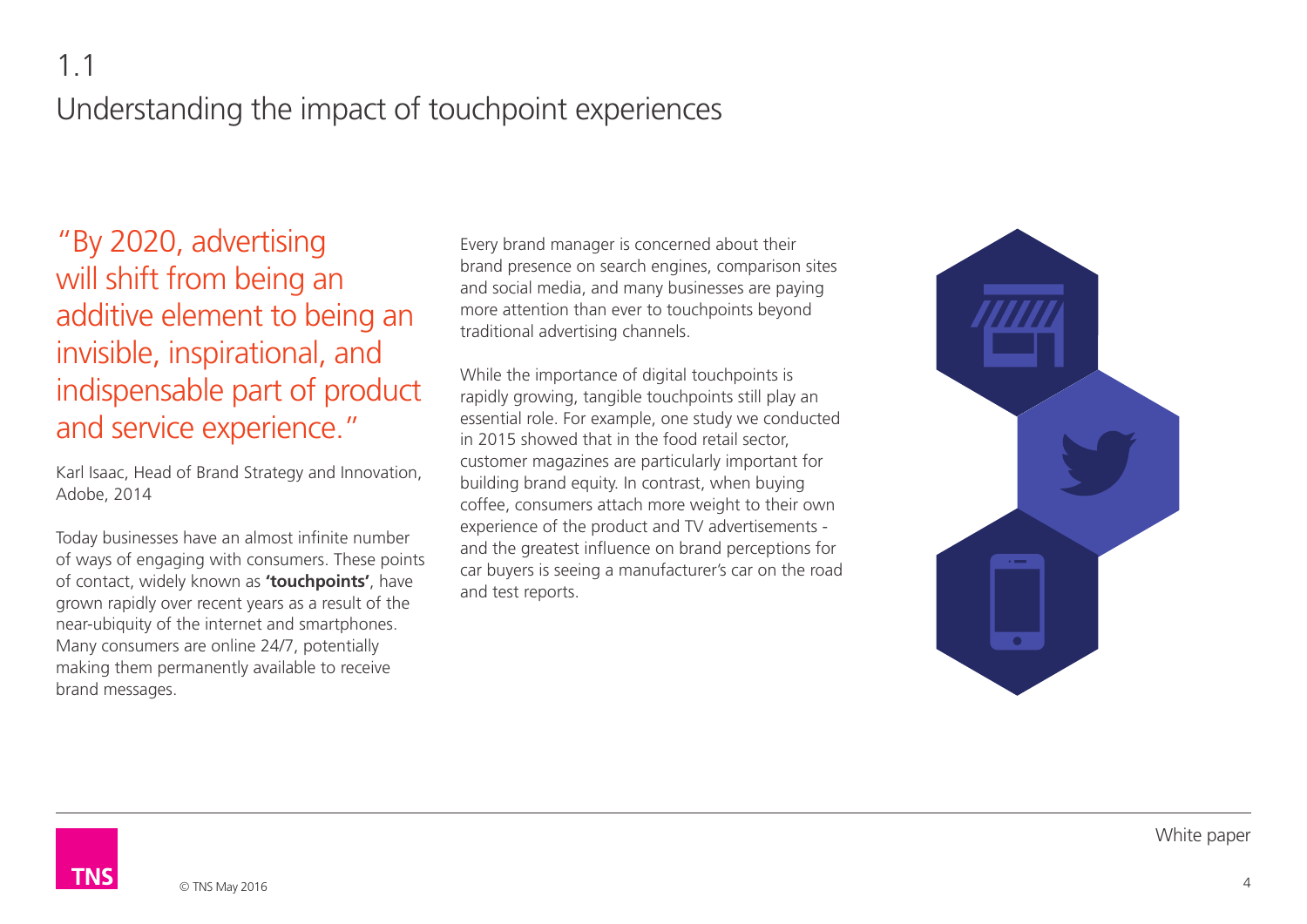#### 1.1

## Understanding the impact of touchpoint experiences

"Advertising was built on an interrupt and repeat model. Frequency and reach were the deities to which we prayed. Like a petulant child, marketers hoped that if they spoke sufficiently loud and often, they would get noticed."

Wind/ Hayes, 2015, p. 41

Consumers are increasingly likely to actively ignore or circumvent irrelevant brand messages, for example, by using ad-blocker software or sites that don't carry advertising (e.g. Spotify or Netflix). In today's 'engagement economy', consumers increasingly decide for themselves whether, when and where they will engage with brands.



Figure 1: Contribution of paid, owned (self-generated) and earned (user-generated) touchpoints on brand equity

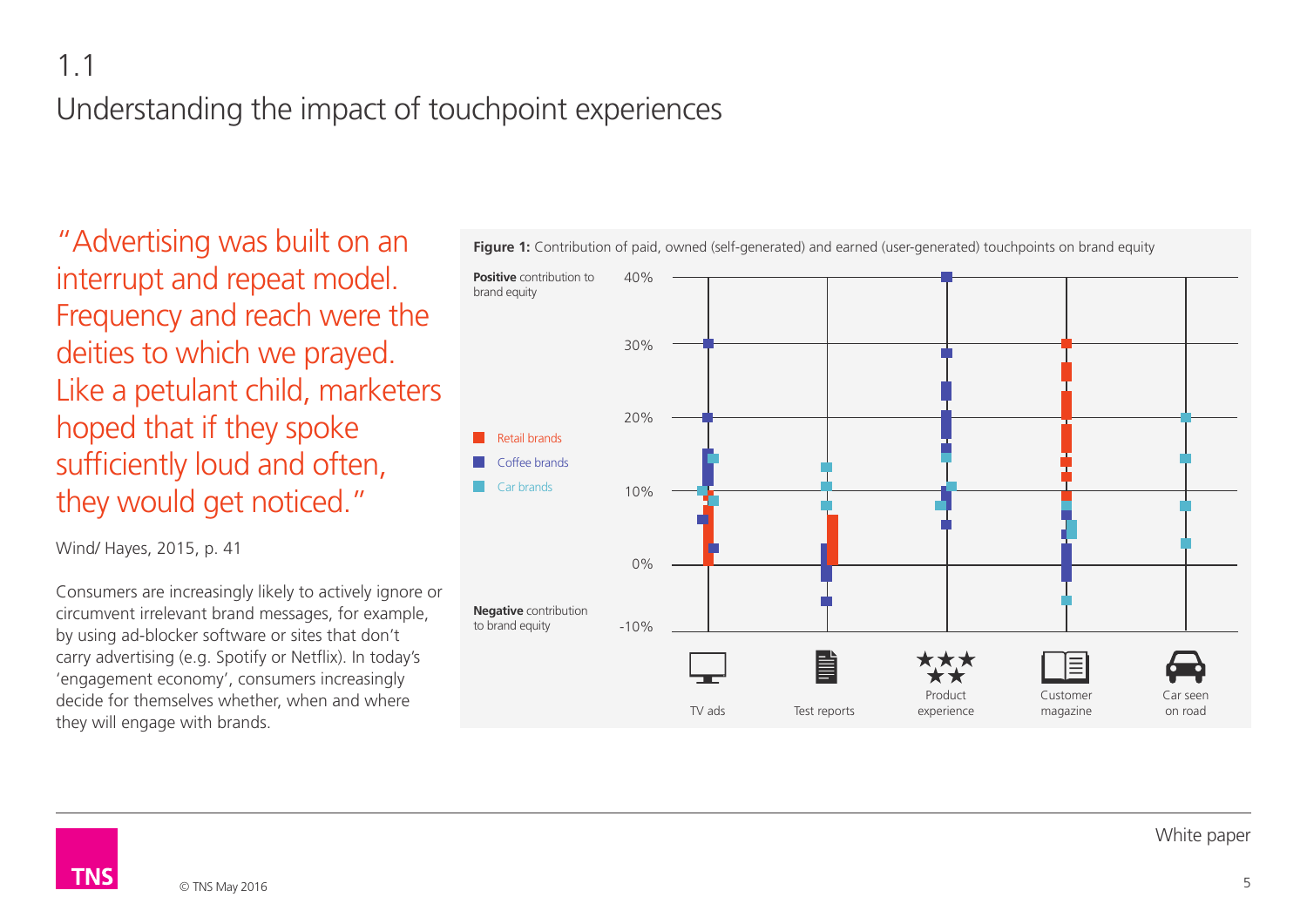The challenge for many brand managers is, therefore, not just to reach as many consumers as possible, but also to generate engagement with those consumers to achieve the greatest impact. The aim is simultaneously to optimise the **quality of reach** and **the quality of engagement.**

This poses entirely new challenges for businesses. The reach of (paid) touchpoints, often identified by media agencies, only delivers some of the information required, and companies now need an approach that provides insights, not just about the quantity of contacts (brand reach) but also about their quality. It is about the power of perception: Do consumers remember a brand experience? And did the experience change their attitude towards the brand? Only when they have this information can brand managers and media and creative agencies jointly create impactful and effective brand communication across the full range of touchpoints. In their daily lives, consumers now often only encounter brands peripherally. As a result, the accurate measurement of touchpoint reach and its impact on brand attitudes relies on knowledge of the neuropsychological processes involved in information processing.

"The vast majority of individuals still believe that our memory operates like a video camera, recording experiences and storing them largely verbatim in our memory. This belief was long ago disproved by neuroscience."

Lutz Jäncke, professor for neuropsychology, University of Zurich, 2015

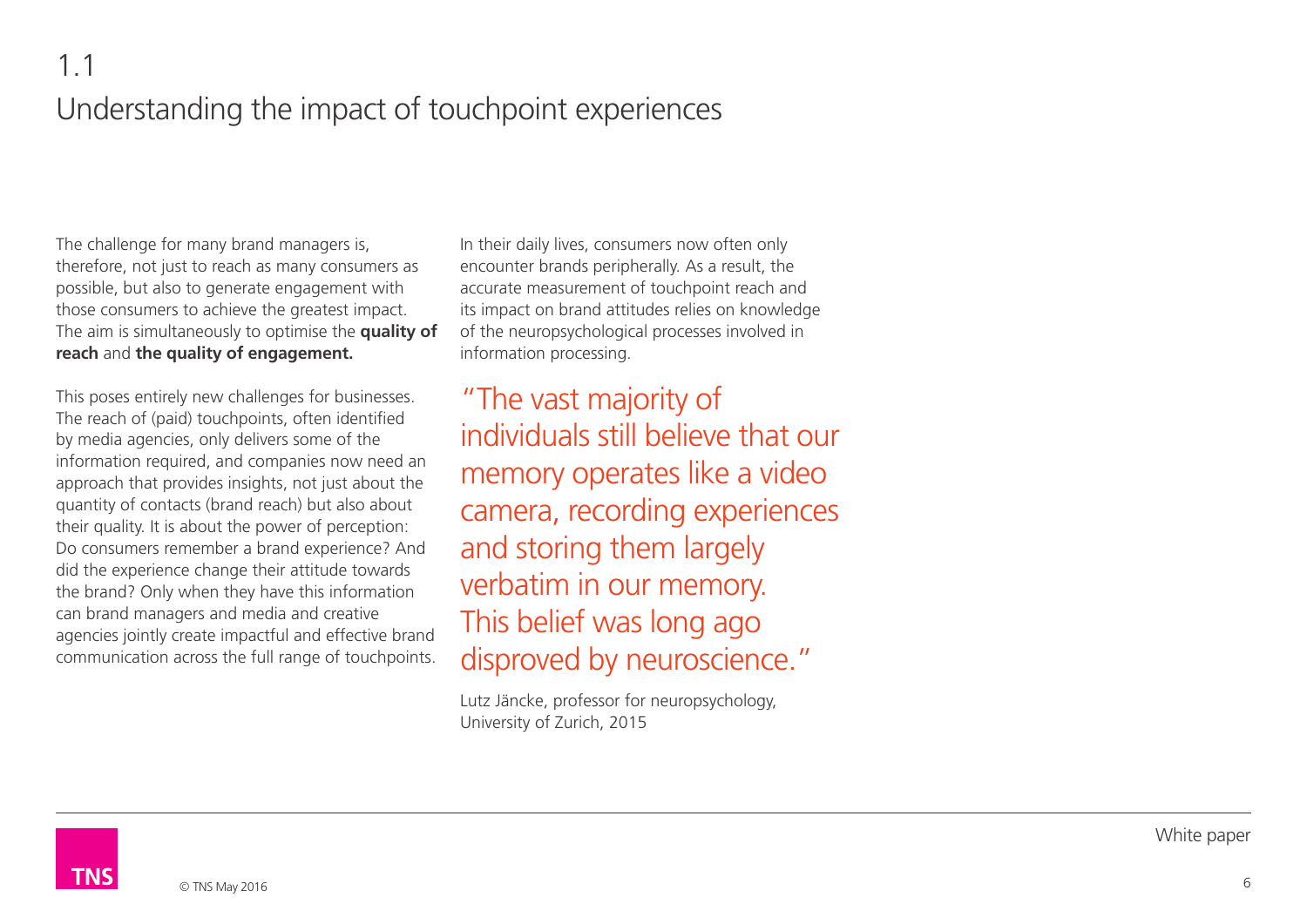Memory is, in fact, an active and continually updated reconstruction of the past, which receives and incorporates new information all the time.

Nobel Prize winner Daniel Kahneman (2011) stresses the **importance of System 1 information processing**, which takes some of the cognitive load off our brain. During memory creation, System 1 operations enable our brain to simplify, distort or actually change experiences, something that can be observed in many different situations.

According to Zaltman (2003, p. 50), we can assume that up to 95% of consumer decisions are made by the spontaneous, emotional operations involved in System 1 processing, and this is reinforced by our often peripheral perception of brands at touchpoints. However, the tools traditionally used by market research still tend to focus on the more extensive, rational operations involved in System 2 information processing.

**A modern approach to measuring touchpoint impact must, therefore, integrate the Power of Perception, i.e. mechanisms by which information is processed implicitly. This is the first key learning of our approach.**

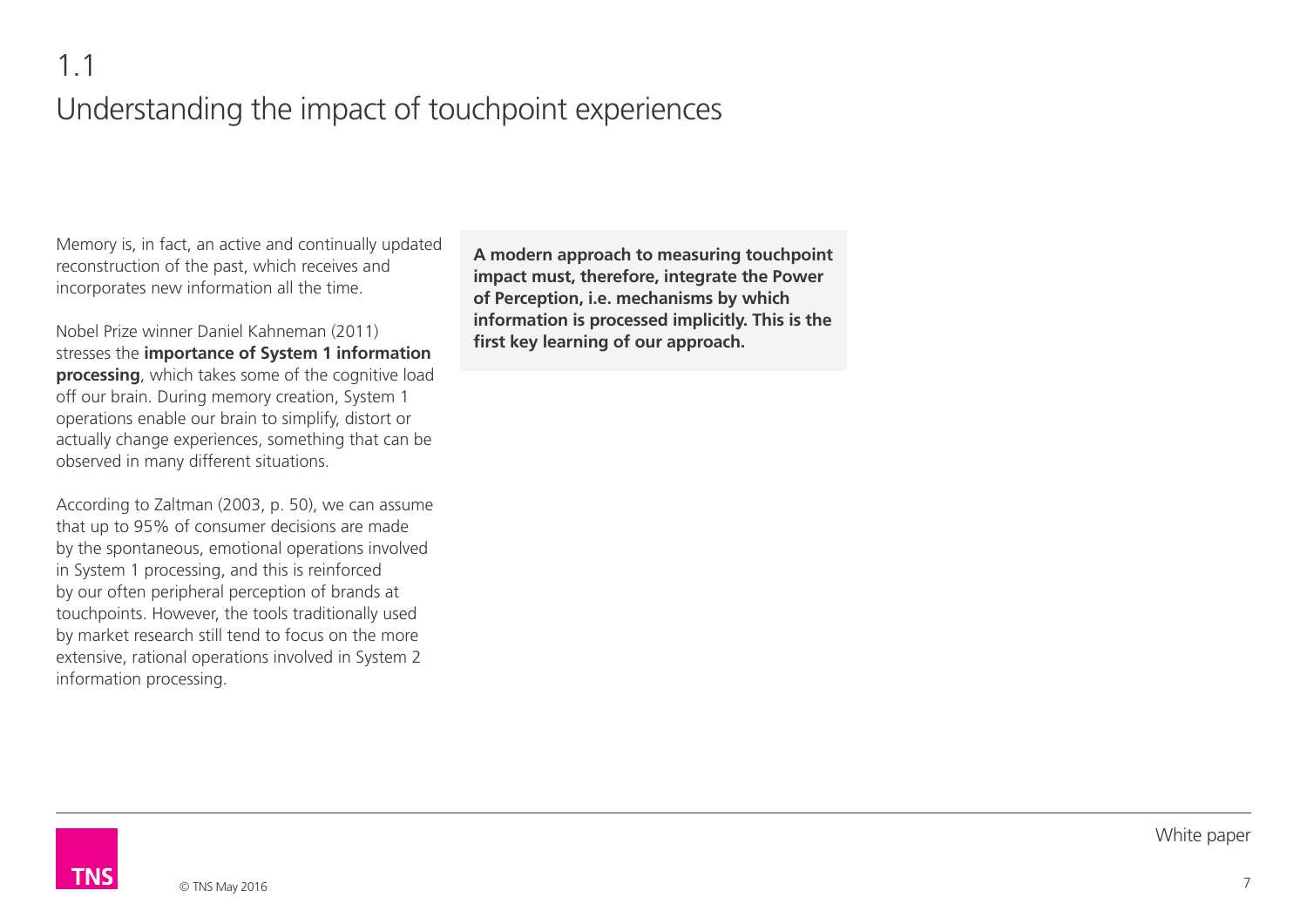## 1.2 Integrated touchpoint modelling

For many products, consumer purchases form part of a continuous 'customer journey', with consumers often moving seamlessly from one purchase to the next. This generates a continuous flow of touchpoint interactions, and gives many businesses a major challenge in terms of devising an integrated and coordinated approach to brand and sales.

This challenge is primarily organisational: the departments involved in the customer journey (product management, brand management, marketing, sales, after-sales, etc.) often take different approaches to achieving their aims. They are usually discrete departments that rarely coordinate with each other. This produces silos throughout the customer journey of which consumers themselves are unaware and to which they are largely indifferent; they perceive only a single originator – the brand – at each touchpoint.

Integrated touchpoint management must, therefore, tackle its customer interactions holistically and measure the influence of all touchpoints throughout the customer journey – in terms of both **long-term brand attitude and short-term sales impact.**

In practice, however, businesses often do exactly the opposite: each department only measures its own touchpoints, often using its own methodology. This produces a fragmented picture that does not lend itself to comparison or integration across departments. A longitudinal study by Binet and Field (2013) illustrates the potential strategic importance of integrating diverse target criteria. Considering around 1,000 case studies, the authors show that businesses targeting their campaigns on both sales and brand were able to grow their market share in the long-term.

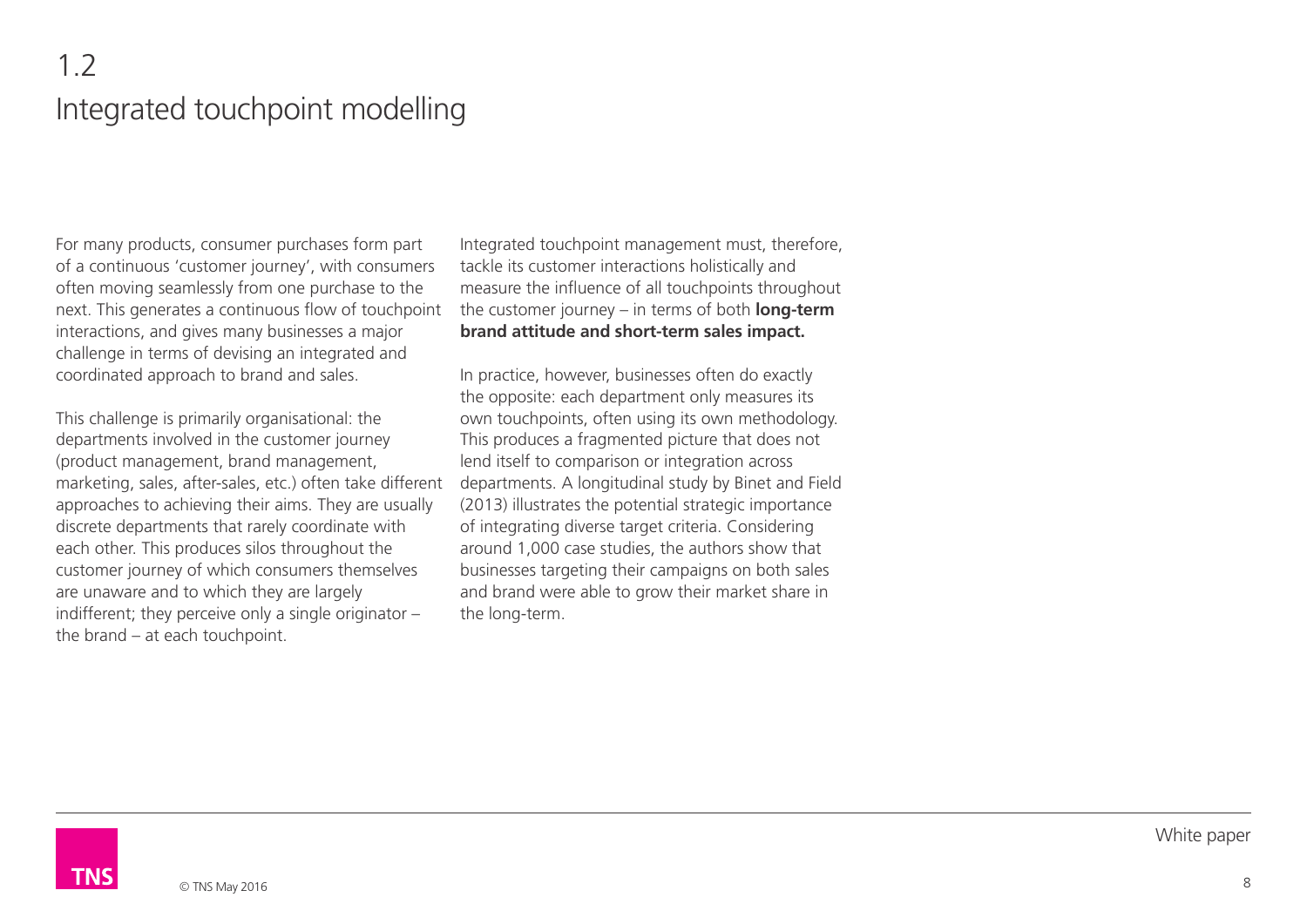# 1.2 Integrated touchpoint modelling

Moreover, many existing approaches to touchpoint measurement only consider the impact of touchpoints for one specific brand, ignoring information about competitors' activities. Here, too, the consumer does not distinguish between brand strategies, but assesses brands relative to each other. In routine market research, this problem often arises when the expectations created at the pre-testing stage are not subsequently borne out and do not result in higher market share. The reason is often that **competitors' activities are excluded from analysis.** Even a great campaign can do little for a company's brand if its competitors out-perform it over the same period; indeed, preventing loss of market share can actually be a marker of success in such cases.

**For modern touchpoint management, the major challenge is to portray consumer reality in its entirety – that is, across all brands and all touchpoints throughout the customer journey.**

Figure 2: Long- and short-term impact of touchpoint messages on sales.

**Source:** Binet/ Field, 2013



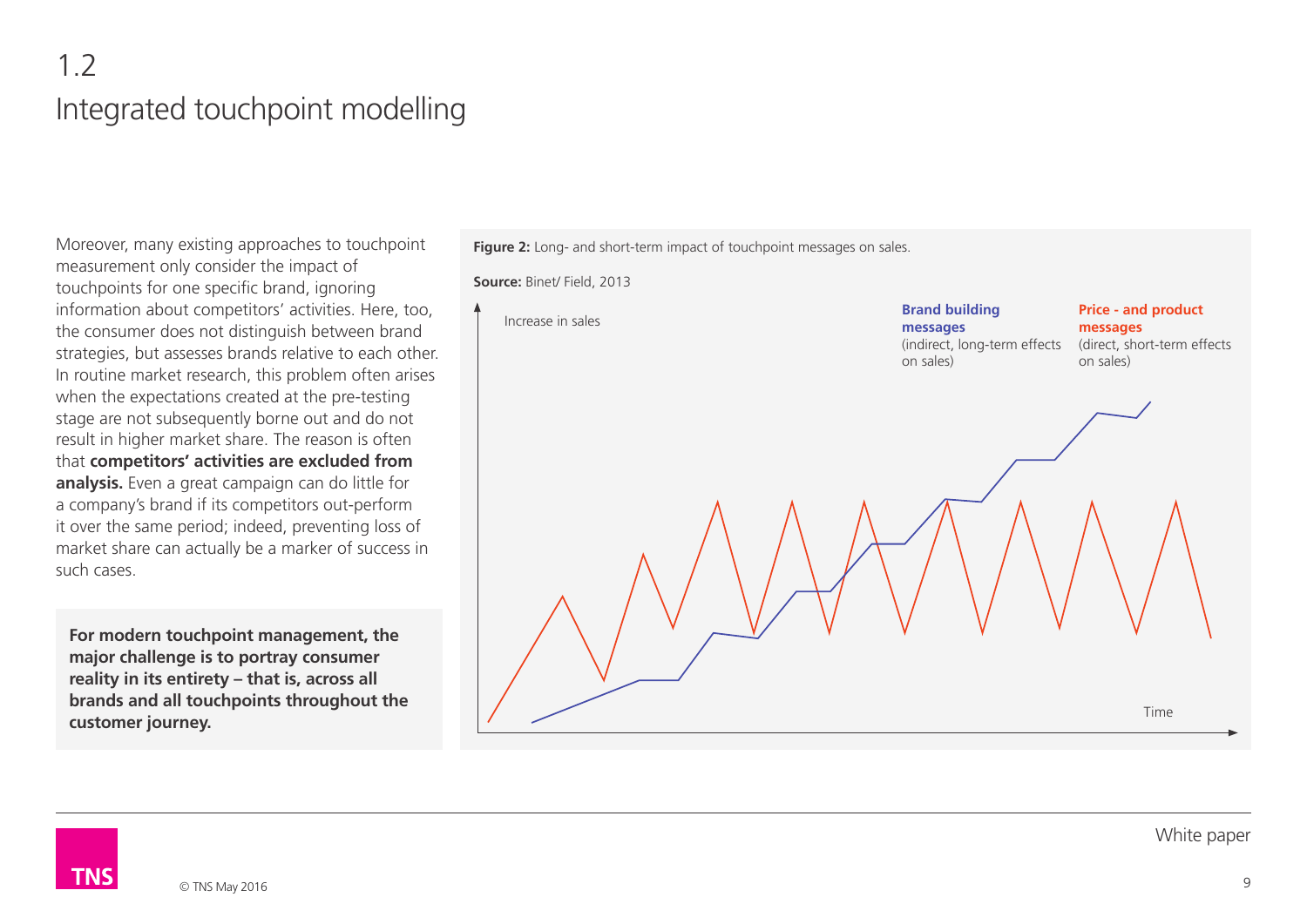# 1.2 Integrated touchpoint modelling

Measuring brand experiences throughout the customer journey must start with individual consumers and the way they process information. It is also important, though, to take particular account of the context of their brand experience:

"We always see things around us in relation to each other. We can't help it! This holds true not only for physical things – toasters, bicycles, puppies, restaurants entrees, and spouses – but also for experiences […], and for ephemeral things as well: emotions, attitudes, and point of view."

Ariely, 2009, p.7

This has two implications for integrated touchpoint management:

- The impact on the consumer of a single touchpoint will always depend on his/her **previous brand experience.** Consumers with substantial positive experience of a brand will have high expectations, which will influence how they assess each further experience of the same brand.
- The impact of a touchpoint is influenced by simultaneous **action by competitors**. Ignoring these contextual effects in market research often produces inconsistent findings and only partial explanations.

Moreover, **every consumer is an individual** in terms of his/her willingness to engage with touchpoints and adapt his/her attitudes and behaviour on the basis of touchpoint experiences. These subtleties of human information processing are lost if touchpoint experiences are aggregated for data analysis purposes. Effective approaches to touchpoint measurement must, therefore, analyse individual data and reflect consumer context.

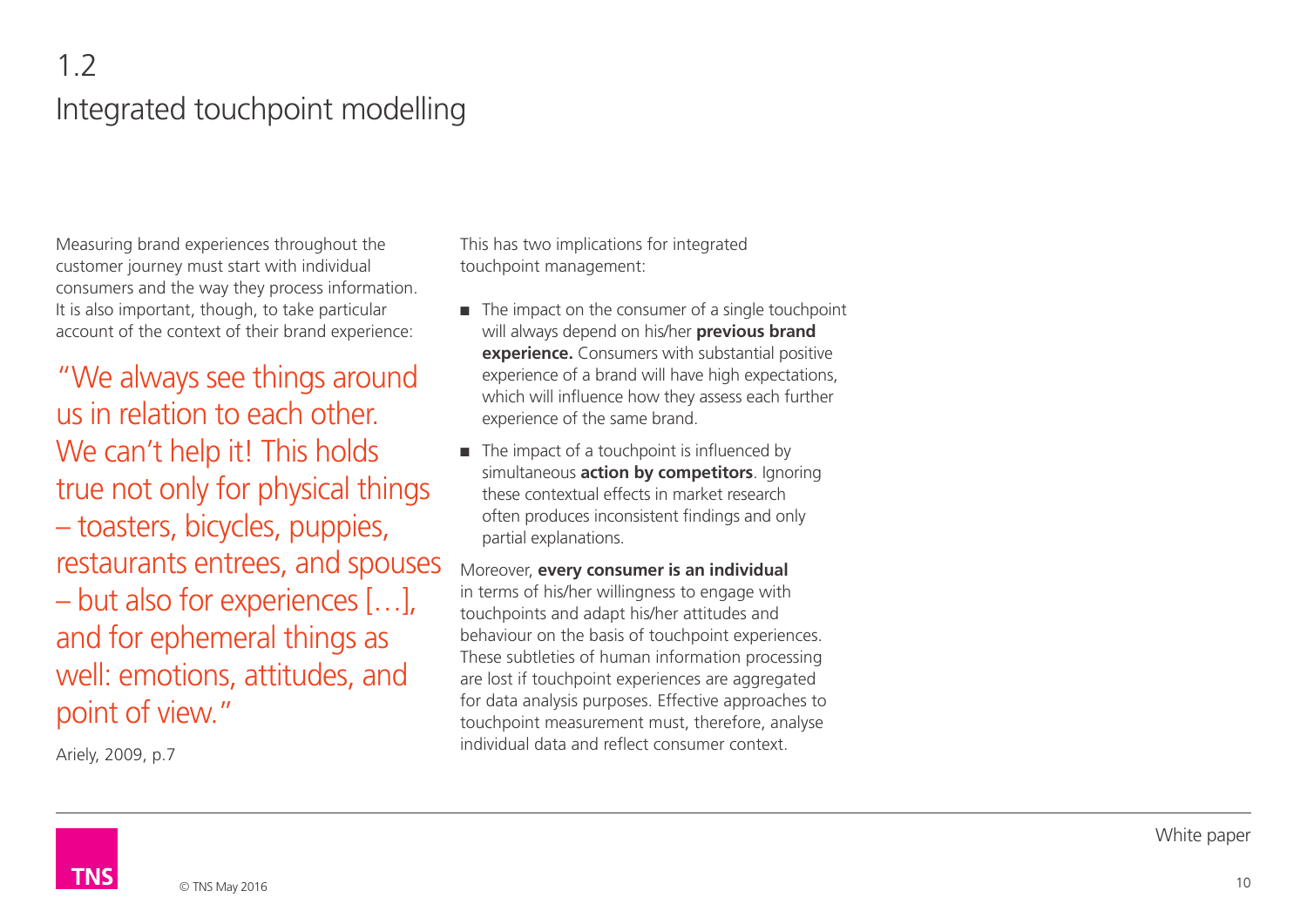## 2 Devising a modern research approach

We collaborated with researchers and clients to turn the challenges described above into an integrated approach to touchpoint management. We describe our approach below, and use an anonymised study conducted in Germany, in cooperation with our partner in the automotive sector, to illustrate our approach in practice.



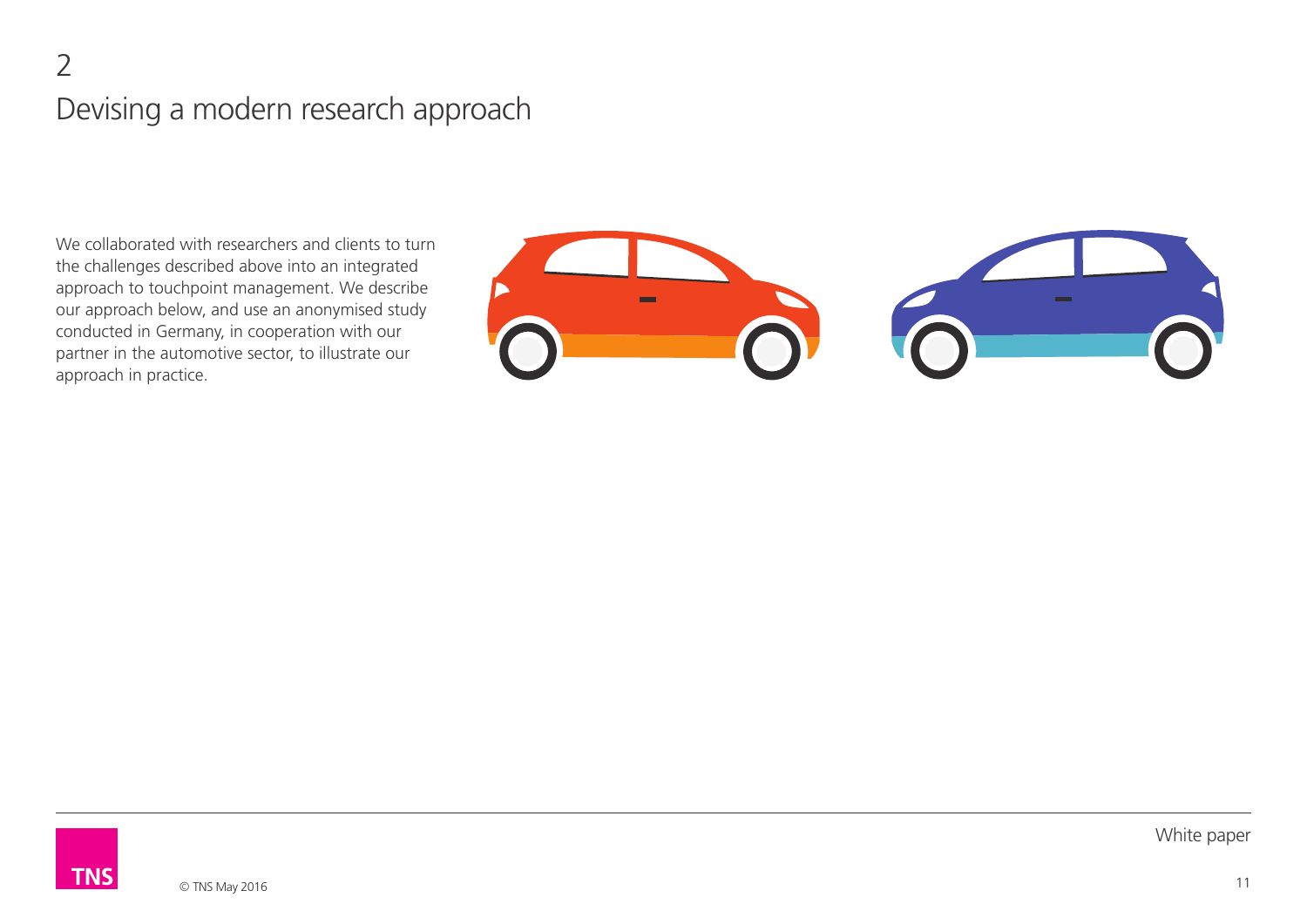## 2.1 Measurement: shorter, individual and implicit surveys

Although the vast majority of consumers use System 1 to process brand experiences rapidly, a traditional survey format is more likely to be processed slowly by System 2 and, therefore, to focus on respondents' cognitive and rational engagement with brands and touchpoints. Extensive statement sets are common, with respondents required to read and understand lengthy questions and complex answer formats. This often produces post rationalisation and biased answers.

We worked with our partners to devise a survey method that would enable intuitively processed brand experiences to be measured and recorded. For example, it includes **respondents' response times.** These response times represent the mental availability of information and are an **implicitly measured variable** that can subsequently be fed into modelling of touchpoint impact. The more available a touchpoint experience with a brand is to a respondent, the more rapidly he/she will recall it, and the greater the likelihood that it will influence both brand perception and purchase decisions.

Gaining access to the respondent's subjective brand universe is made easier by systematically replacing text-based answer formats with images (for example, brands and touchpoints). This enables respondents more easily to reconstruct in their mind's eye their brand experiences at different touchpoints.

Intuitive thinking is also stimulated – and rationalisation avoided – by using interactive questionnaires ('**surveytainment**') and playful questions ('**gamification**'). Each respondent reconstructs his/her own brand experience and provides more rapid responses that are closer to his/ her subjective reality – and, hence more relevant. We believe that the use of gamified elements and images in questionnaires to promote 'situational memory' and rapid thinking is essential to measuring brand experiences realistically.

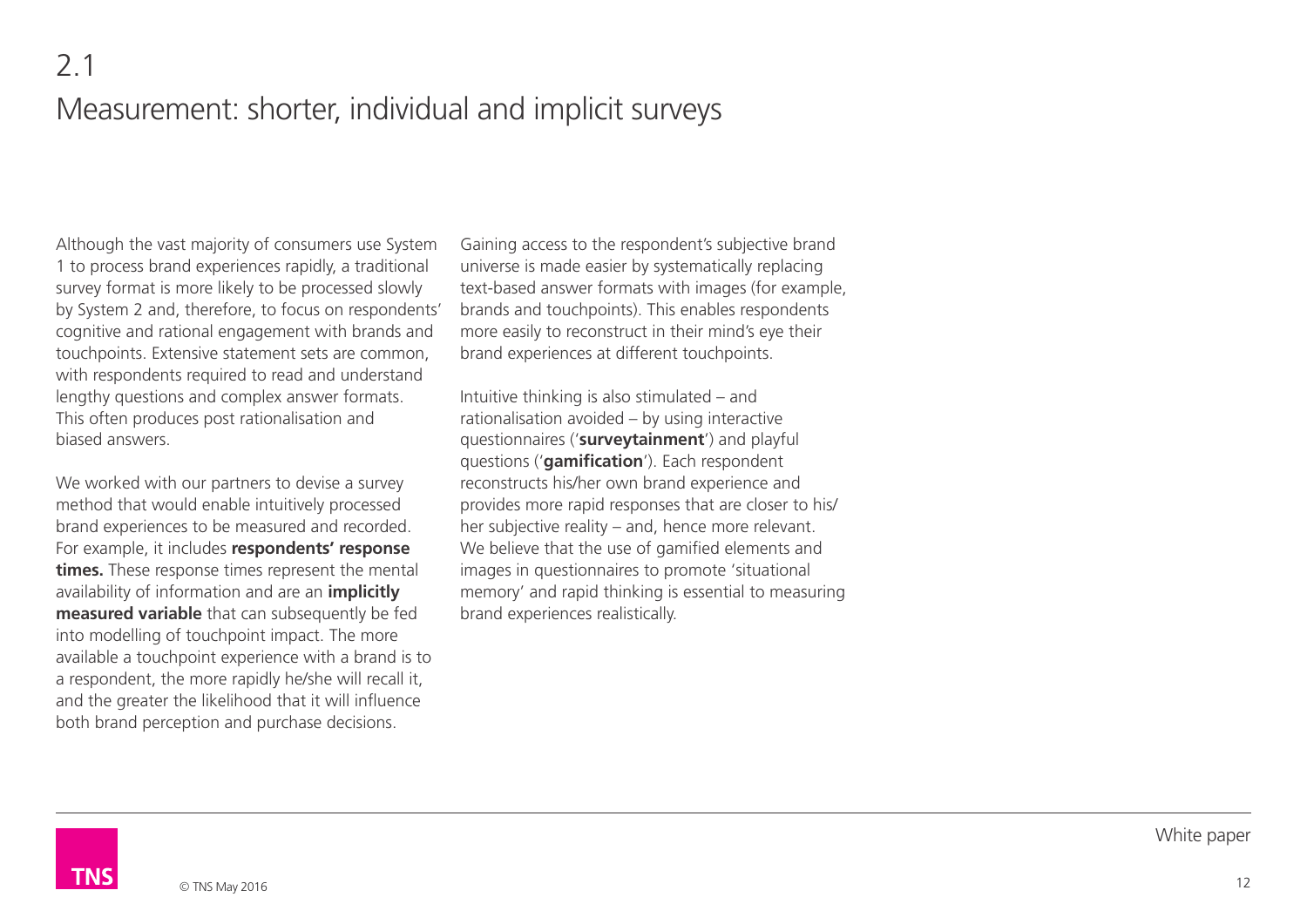To keep questionnaire length appropriate for each individual respondent, despite clients' preference for long lists of brands and touchpoints, we developed a **smart questionnaire** that included **individualised relevant content** for each respondent. This included relevant touchpoints, image elements and brands.

The validity of 'short and smart' questionnaires of this kind has been demonstrated in a number of studies: the more relevant a survey is to the individual respondent, the better the quality of survey response (measured in terms of their correlation with consumer behaviour reported by the Single Source Household Panel). The quality of findings is also enhanced, and interviews become shorter, while the interpretability of the results remains unchanged at the total and sub-group level. **Traditional survey** vs. **System 1 enabling survey** Visualization and interactive Gamification and implicit measurement

**Figure 3:** Traditional survey methods vs. interactive, gamification approaches

TN<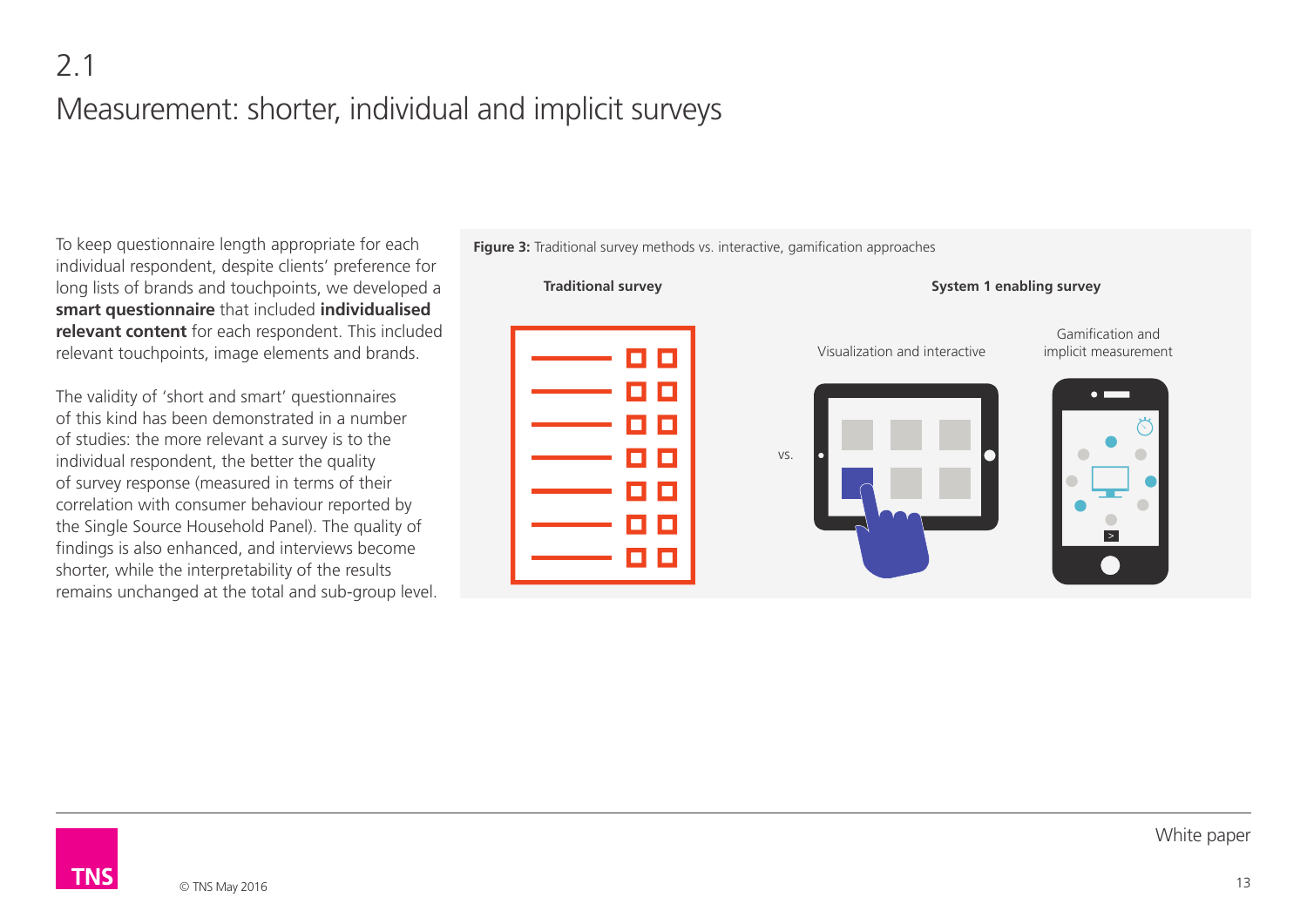# 2.2 Modelling: decision-making heuristics at the individual level

To assess touchpoint impact accurately, it is vital not only that the 'right' data are collected, but also that the 'right' techniques are used to analyse impact. Consumers differ in how they perceive their environment, process information, make decisions and answer questionnaires, so analysis should be based on individuals. It is crucial to focus on the individual and their relative context because:

- Not all consumers are alike
- All perceptions are relative
- Individuals think and behave in non-linear ways.

At first glance, these facts appear obvious. However, comparing an impact analysis devised on this basis with a traditional, driver method shows that traditional analyses largely ignore them. Most analyses do not operate at individual level but cover aggregates of individuals and, therefore, assume that impact is consistent across individuals.

Many regression analysis tools also assume, for example, that impact is linear and additive, ignoring the fact that individuals perceive the world in relative, not absolute terms. This affects not only the comparison of brands and brand experiences but also benchmarking against individual expectations.

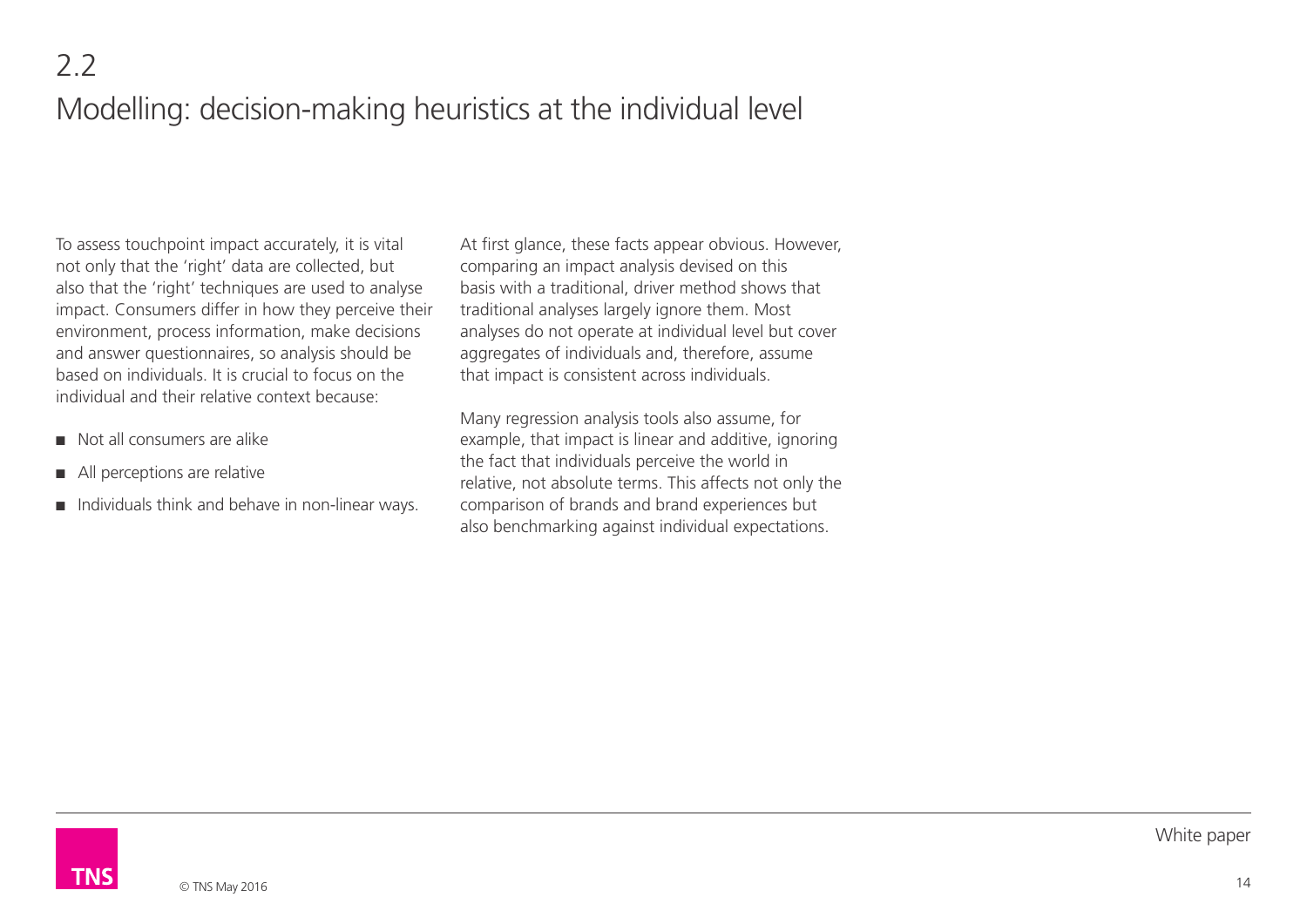To counter this, we devised a procedure that operates at the individual level, simulates the impact of touchpoints and brands relative to each other, and reflects a number of criteria. As well as general factors, these criteria include factors related explicitly to individual cases.

#### General factors

- **Holistic nature:** the impact of an individual touchpoint can only be assessed accurately when all the previous brand experiences an individual has had are also accounted for. When this not the case, assessment may reflect spurious effects where, for example, improved brand perception can be attributed entirely to a recent TV advertisement and the assessment ignores the fact that the product has also recently been recommended to the respondent or the respondent has read a positive consumer report on it.
- **Anchor effects:** the impact of touchpoint experiences depends not on the individual's absolute impression but on how that impression compares with his/her expectations (the 'validation

anchor'). For example, an untidy shelf in a discount store may have no impact on consumers' perceptions, whereas a similarly untidy shelf in a speciality shop will have a dramatic negative impact on their overall impression.

- **Diminishing returns:** frequent and positive brand experiences are, of course, good for building a strong brand. However, each additional positive brand experience generates diminishing added value. From a cost-benefit perspective, it is not meaningful to recommend that companies generate as many positive experiences as possible at a single touchpoint.
- **Loss-aversion:** behavioural economics (Kahneman, 2011, inter alia) shows that positive and negative experiences (e.g. profits and losses) are processed differently and have differing impact. We can assume that under normal circumstances. a strong positive brand experience will not be offset by a comparable negative experience, but that the negative experience will have a greater impact. Positive and negative experiences must, therefore, be analysed differentially and their impact measured separately.

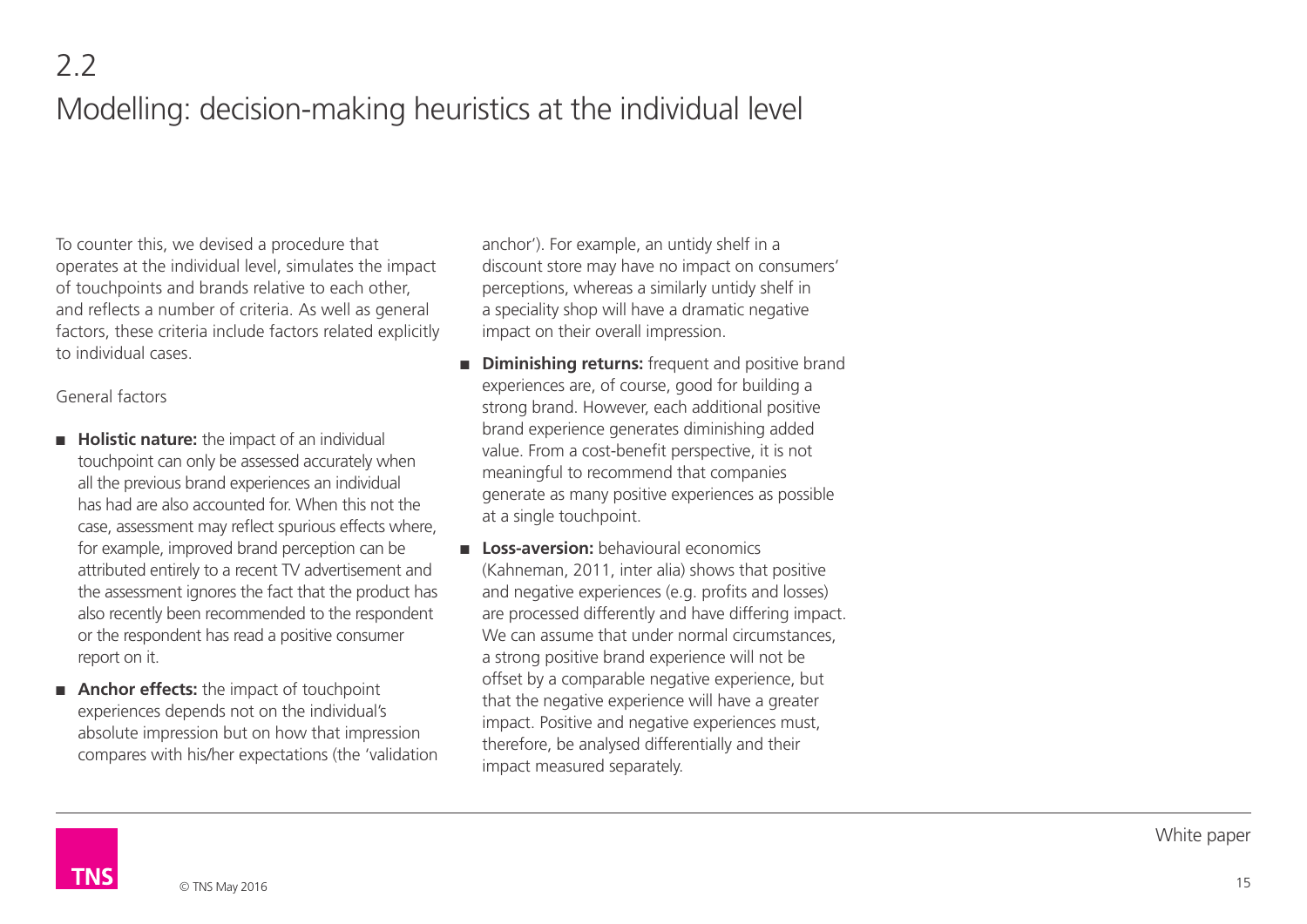# 2.2 Modelling: decision-making heuristics at the individual level

#### Individual factors

- Variability of brand perception: to analyse the impact of touchpoints on brands, it is important to bear in mind how open to influence an individual's brand perception is. For example, the brand perception of a long-standing Audi driver is likely to be less open to influence from a TV ad than that of a new driver, who has only recently begun thinking about different car brands.
- **Assessment type:** studies of measurement reliability and validity also show that consumers rate similar experiences differently. For example, a hedonist may respond enthusiastically to a positive brand experience, while a more reserved traditionalist will rate the same experience as 'acceptable'. The responses relate to the same experience, but differ widely in their assessment. For touchpoint impacts to be comparable at individual level, impact analysis must also include the individual response characteristics of each respondent.

By reflecting all these factors, our approach generates much more valid measures of touchpoint impact than traditional linear approaches. This individual orientation produces a picture of the impact of touchpoints for each respondent; this makes it easy to look at diverse target groups or market segments. It avoids repeated, time-consuming and costly analysis of different sub-groups and improves reliability: without multiple aggregation and rounding errors, findings are consistent, and the aggregation of impact at the individual level means that the results for the total sample always agree with the combined results of any combination of sub-groups.

Accurately analysing the impact of touchpoints also enables us to offer our clients a scenario simulation tool to help them make investment decisions. The impact of touchpoints on brands is, however, merely the starting point of this process. Optimal investment planning also requires consideration of the relevant costs and **impact curves.** 

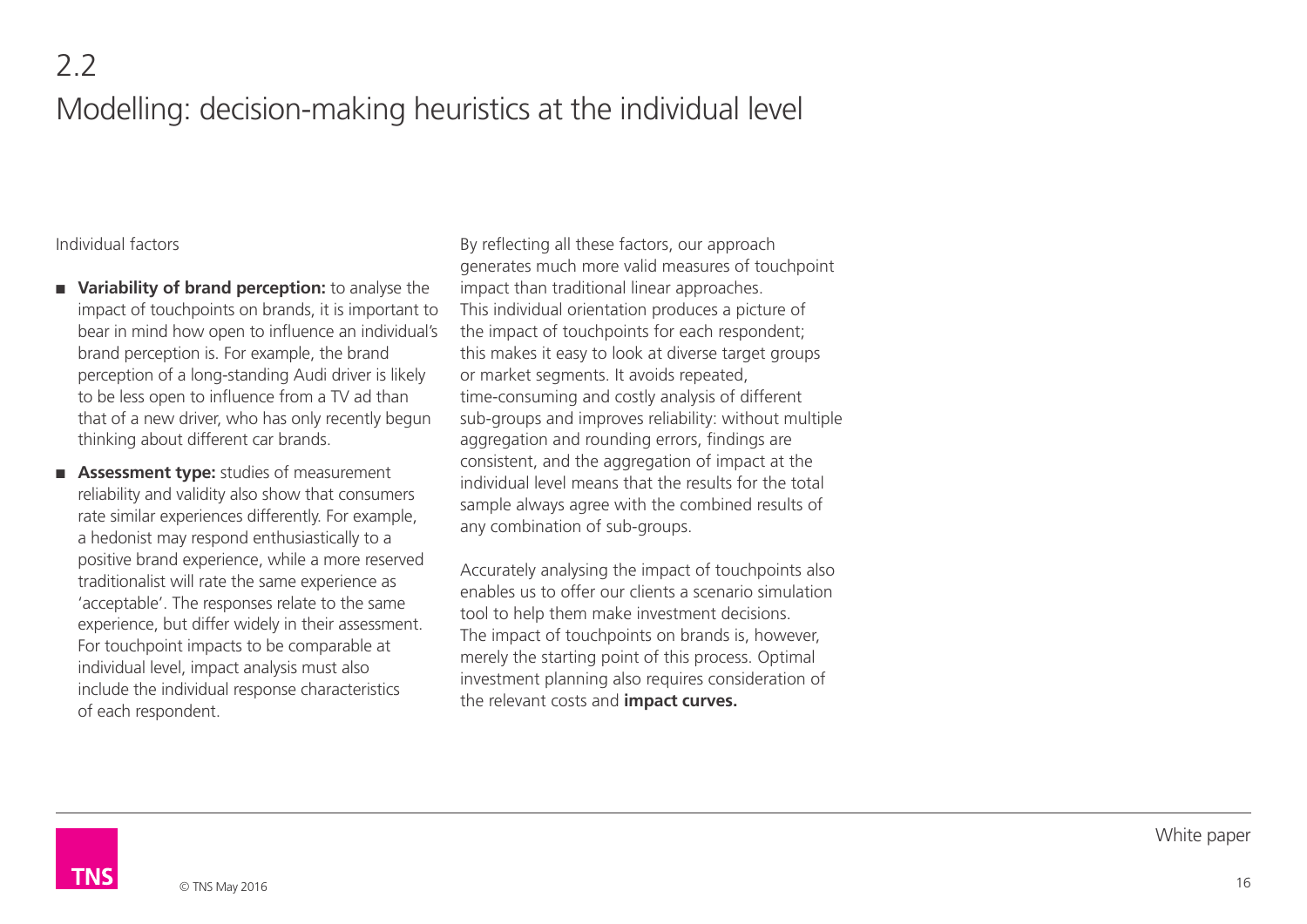#### 3 Case study: Automotive, Germany

We developed our research approach in collaboration with a premium German automotive manufacturer and successfully implemented the study in 2015 in Germany and China. The study tracked the brand and sales impact of 35 touchpoints throughout the customer journey. We were able to make recommendations to optimising each individual touchpoint.

Two criteria were paramount for our client: the impact of touchpoints on the **brand**, and the impact of touchpoints on **sales**. Our findings enabled the direct (short-term) impact on sales to be distinguished from indirect (long-term) impact. For example, TV advertising had a small direct impact on sales when compared with test drives, but its positive effect on brand perception had an indirect impact on sales.



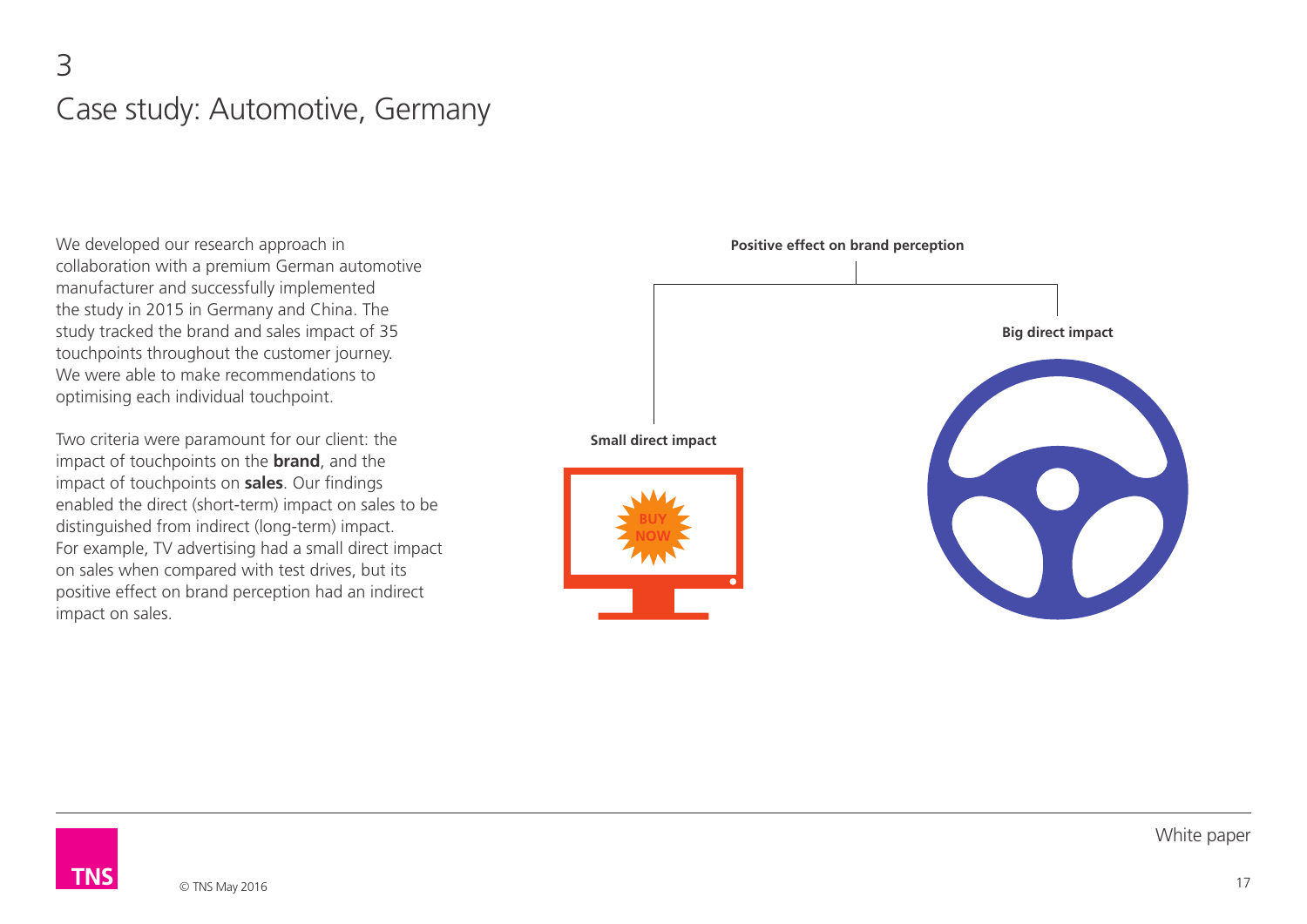#### 3 Case study: Automotive, Germany

A number of different stakeholders in the automotive company are now working with this data, using it for **strategic planning** and for **tactically managing** brand communications. These examples give an overview of the concrete ways in which they are using the insights.

- **Brand and communications planning:** strategists from the corporate communications department are using the findings to optimise communication throughout the customer journey. Internal users also include the brand management team, who are particularly concerned with the effects of touchpoints on brand image.
- **Sales management:** the sales and marketing team use the data to look at the short-term impact of touchpoints on sales.
- **Digital marketing:** for clients in the digital marketing area, the study provides a new opportunity to assess the growing level of digitalisation throughout the customer journey and to drive forward the integration of digital and physical touchpoints in a more targeted way.
- **Touchpoint managers:** The study enabled touchpoint managers (including sports and sponsorship managers) to show for the first time that engagement by the manufacturer translates into high brand impact compared to other touchpoints. The study also enabled the company to analyse the link between press work and sales success comprehensively.
- **Network department:** the network department works with architects to plan and design branches, and we found that although branches had a substantial impact on sales, their impact on brand strength was much smaller. The aim is to change this.
- **Market research:** the study also brings direct market research benefits and is helping our client optimise market research activities. The data make decision-making on the marketing needs of individual touchpoints more objective. **Market research budgets** can also be allocated much more efficiently, and the added knowledge fed into touchpoints that have a particularly high impact or do not perform adequately in benchmarking. Meanwhile, central KPIs from the study are used in a range of in-depth surveys, helping to harmonise the indicators used and create synergies (the building-block principle). This boosts comparability of findings across studies but also streamlines questionnaire design and reporting.

The client users drawing on the study are very diverse. The study enables our partner department to boost its **central role in the company**, as the study findings link the different departments. The departments concerned now request specific touchpoint analysis virtually on a daily basis, and presentation and discussion of the study findings to a range of stakeholders has become a central activity.

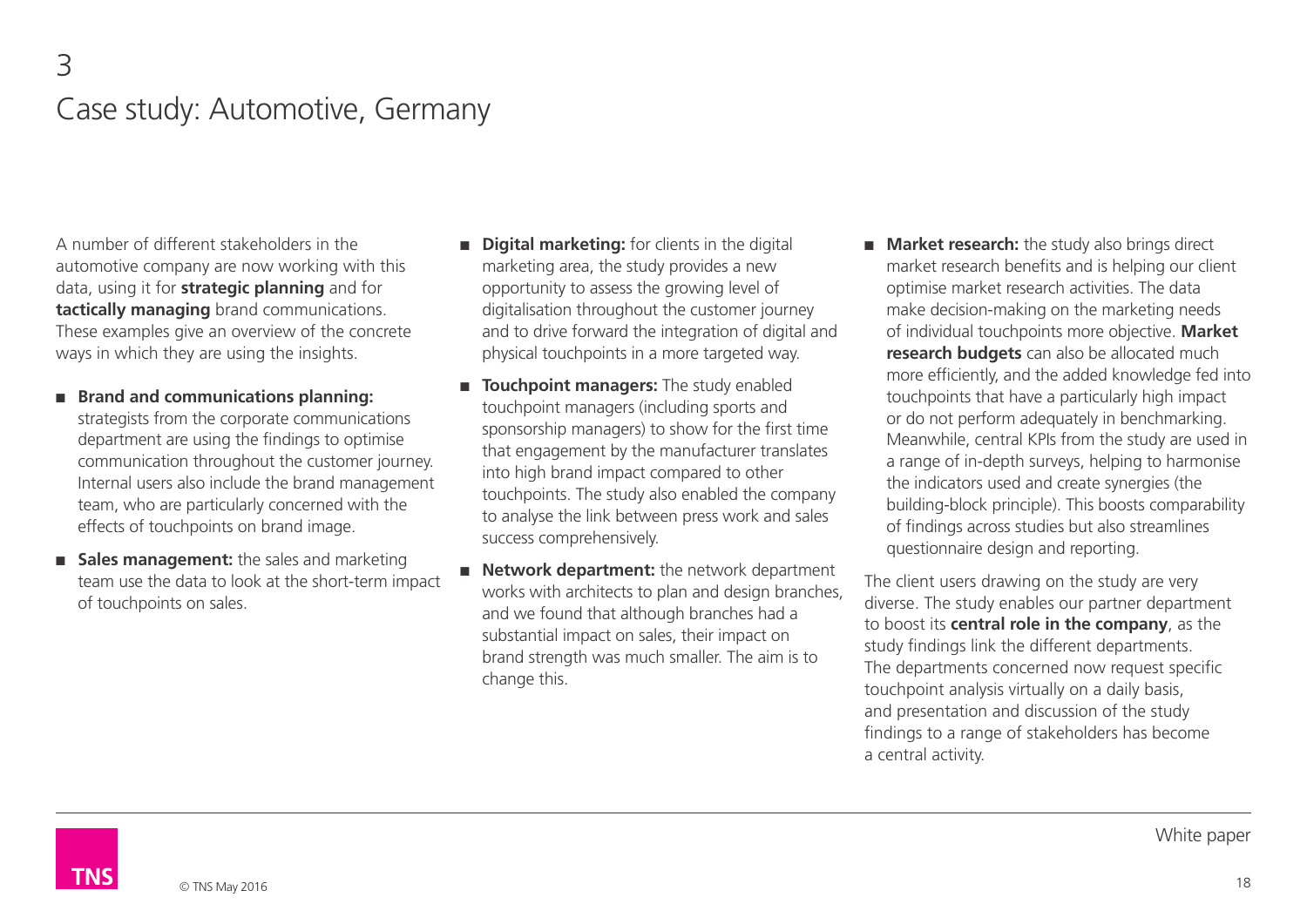## $\Delta$ Key learnings

A range of departments and functions in companies use a wide variety of touchpoints to generate beneficial experiences and boost customer brand engagement, both rationally and emotionally. This is true across sectors and industries, both B2C and B2B. As we showed in our case study, an integrated touchpoint management approach can be an effective way of bringing together diverse internal stakeholder groups and discrete success indicators. This boosts communication effectiveness with customers and efficiency of budgets and resources.

Until now, one of the key challenges posed to market research by touchpoint measurement was how to realistically record customers' perceptions and the way they process brand experiences throughout the customer journey. The strong focus on System 2 processing means that informationprocessing operations were not adequately recorded. We have tackled this with an innovative approach by consistently integrating the most up-to-date findings from behavioural economics regarding System 1 processing. We call it the Power of Perception.

This can be seen in the shorter, 'smarter' questionnaire that makes better use of the scope now offered by digital questionnaire design to more accurately reflect the characteristics of information processing. Assessing impact at the individual respondent level with regards to their mental characteristics means individual processing is represented more realistically than existing approaches. This reality is, in fact, characteristic of the whole approach, including the simulation of investment decision-making between differing touchpoints.

The success of our new approach was immediately evident for our automotive client after the successful development and implementation of the recommendations. Since we launched the approach in Germany mid-2015, we have conducted further studies in a range of product categories and sectors including aerospace, consumer goods, financial services, insurance and retail and wholesale, and across all continents around the world and further fine-tuned our approach.